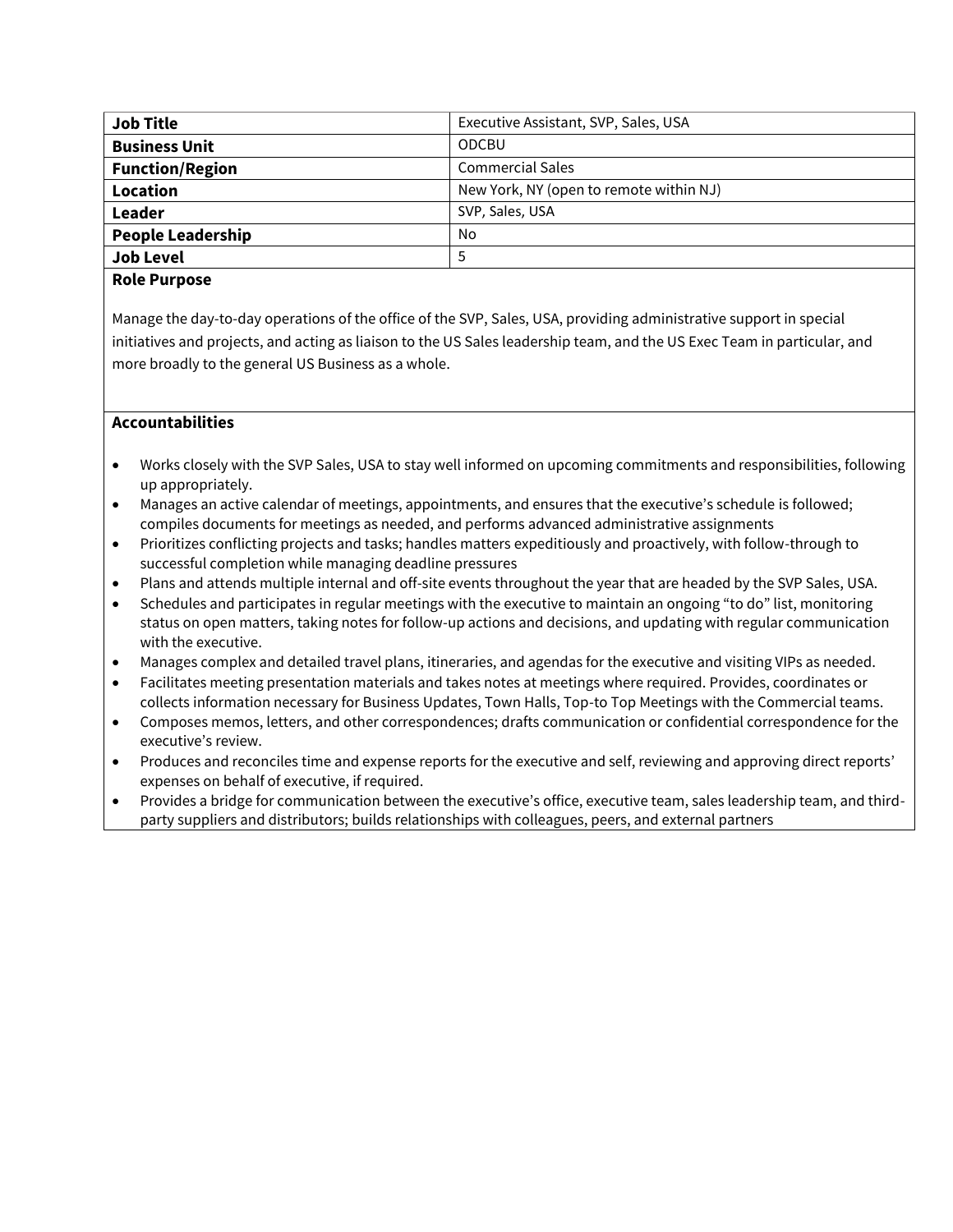

BE **PROUD** We are proud of our brands, our heritage, and our commitment to superior quality in our products



BE **RESPONSIBLE** We expect every individual and their teams to be accountable and to perform to their full potential



BE **SUSTAINABLE** We wish to make a positive contribution to our communities and to our environment



BE **PROFESSIONAL** We value integrity, transparency, professionalism and constructive debate within a team working culture



BE **ENTREPRENEURIAL** We foster a forward thinking and innovative culture that recognises the need for innovative thinking and continuous improvement



**THINK LONG TERM** We are proud of our brands, our heritage, and our commitment to superior quality in our products

## **Values**

## **Core Competencies:**

| <b>Working with People</b>                                                                                                                                                                                                                                                                                                                                                   | <b>Planning and Organizing</b>                                                                                                                                                                                                                                                                                                                                |
|------------------------------------------------------------------------------------------------------------------------------------------------------------------------------------------------------------------------------------------------------------------------------------------------------------------------------------------------------------------------------|---------------------------------------------------------------------------------------------------------------------------------------------------------------------------------------------------------------------------------------------------------------------------------------------------------------------------------------------------------------|
| Demonstrates an interest in and<br>understanding of others<br>Adapts to the team and builds team spirit<br>Recognises and rewards the contribution of<br>others<br>Listens, consults others and communicates<br>proactively<br>Supports and cares for others<br>Develops and openly communicates self-<br>insight, such as an awareness of own<br>strengths and weaknesses   | Sets clearly defined objectives<br>$\bullet$<br>Plans activities and projects well in advance<br>$\bullet$<br>and takes account of possible changing<br>circumstances<br>Manages time effectively<br>Identifies and organises resources needed to<br>$\bullet$<br>accomplish tasks<br>Monitors performance against deadlines and<br>$\bullet$<br>milestones   |
| <b>Presenting and Communicating Information</b><br>Speaks clearly and fluently<br>Expresses opinions, information and key<br>points of an argument clearly<br>Makes presentations and undertakes public<br>speaking with skill and confidence<br>Responds quickly to the needs of an<br>$\bullet$<br>audience and to their reactions and<br>feedback<br>Projects credibility | <b>Delivering Results &amp; Meeting Customer Expectations</b><br>Focuses on customer needs and satisfaction<br>Sets high standards for quality and quantity<br>$\bullet$<br>Monitors and maintains quality and<br>$\bullet$<br>productivity<br>Works in a systematic, methodical and orderly<br>٠<br>way<br>Consistently achieves project goals.<br>$\bullet$ |
| <b>Writing and Reporting</b><br>Writes clearly, succinctly and correctly<br>Writes convincingly in an engaging and<br>expressive manner<br>Avoids the unnecessary use of jargon or<br>complicated language                                                                                                                                                                   | <b>Achieving Personal Work Goals and Objectives</b><br>Accepts and tackles demanding goals with<br>$\bullet$<br>enthusiasm<br>Works hard and puts in longer hours when it is<br>$\bullet$<br>necessary<br>Identifies development strategies needed to<br>$\bullet$                                                                                            |